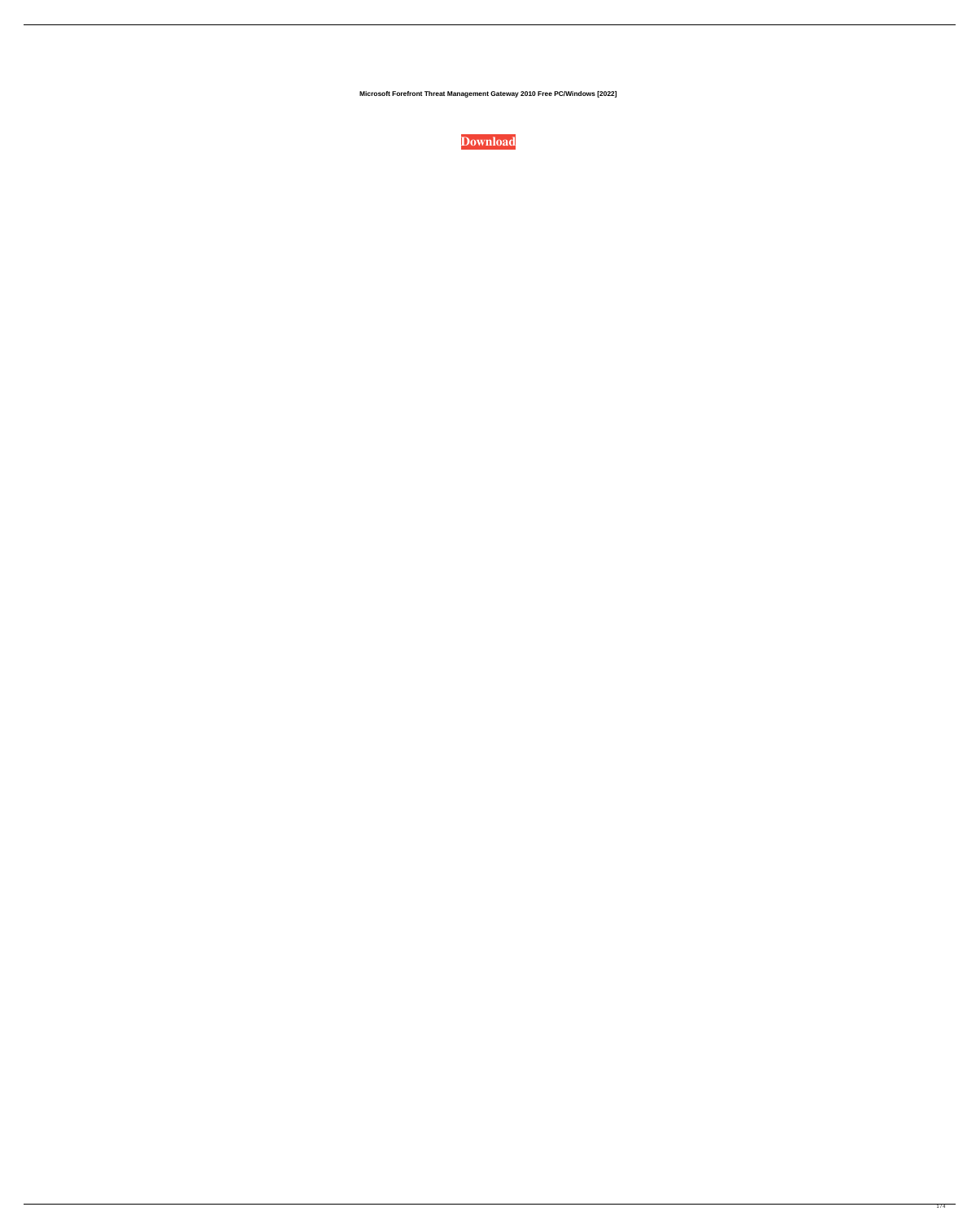**Microsoft Forefront Threat Management Gateway 2010 Crack + PC/Windows**

Advanced Protection for the enterprise. System Center Configuration Manager creates, manages, tracks and monitors deployments of software and systems across the network. The tool can install software and systems from multiple deployment and repository sources and includes a user interface that makes it easy to customize your own requirements. System Center Configuration Manager 2010 provides strong configuration management capabilities for Microsoft Forefront Threat Management Gateway 2010 Cracked Version Improved Disaster Recovery. System Center Configuration Manager 2010 facilitates the ability to protect systems during a disaster, to ensure their fast and efficient recovery. You can use System Center Configuration Manager to configure a system as a member of a remote backup site and schedule regular data backups to this location. You can use Microsoft Forefront Threat Management Gateway 2010 to automate the process of scheduling and running backups by using agents or scripts to configure it and initiate backups. A better integrated backup solution that doesn't require previous client management software such as the Microsoft Baseline Configuration Client (MS BC). Better disaster recovery solution with System Center Configuration Manager. Mobile Device Management System Center Configuration Manager 2010 provides the ability to remotely control and manage, install, deploy, update and uninstall devices and their applications across the network and centralize device usage. Availability and Failover. System Center Configuration Manager 2010 features inbuilt availability and disaster recovery functionality. You can configure your infrastructure so that critical systems such as the Windows Server and Microsoft Forefront Threat Management Gateway 2010 can be moved to a secondary site as a failover option. Software Deployment and Upgrade. System Center Configuration Manager 2010 provides the ability to automate the process of deploying and installing software on all devices in your infrastructure, this includes servers, virtual machines, desktops and laptops. System Center Configuration Manager 2010 can be used to deploy and uninstall and configuration changes to Microsoft Forefront Threat Management Gateway 2010. Management, Reporting, Monitoring, Analytics, Compliance and Auditing. System Center Configuration Manager 2010 provides a robust solution for network and application management and helps in creating a unified view of the IT infrastructure through the collection, storage, retrieval and analysis of configuration data, allowing you to manage and monitor the configuration of all systems and devices. Your organization has decided to purchase additional licenses of Microsoft Forefront Threat Management Gateway 2010 to increase the number of licenses in use. Do you know what additional licensing requirements you need to be aware of when you purchase additional licenses? For general licensing information, see General Licensing. For information about operating system licensing, see

**Microsoft Forefront Threat Management Gateway 2010 Crack + For PC [Latest-2022]**

Microsoft Forefront Threat Management Gateway 2010 is an integrated solution which is targeted mainly at businesses and organizations who need to ensure a tight control over all the levels of a network infrastructure. Through its comprehensive protection functions, Microsoft Forefront Threat Management Gateway secures everything and puts all the users and important data behind a powerful firewall, ensures secure VPN connections can be easily created and maintained and much more. Microsoft Forefront Threat Management Gateway 2010 is an integrated solution which is targeted mainly at businesses and organizations who need to ensure a tight control over all the levels of a network infrastructure. Through its comprehensive protection functions, Microsoft Forefront Threat Management Gateway secures everything and puts all the users and important data behind a powerful firewall, ensures secure VPN connections can be easily created and maintained and much more. What is included in Microsoft Forefront Threat Management Gateway 2010: The MS Forefront Threat Management Gateway 2010 is built on a modern and scalable Windows Server 2008R2 platform and includes the most popular security technologies, such as the following: -- Advanced Host-based Firewall with Deep Packet Inspection -- Active Directory Federation Services (ADFS) -- Windows Server AppLocker -- SSL VPN -- Host Intrusion Prevention -- Web Application Firewall (WAF) -- Data Loss Prevention (DLP) In addition, Microsoft Forefront Threat Management Gateway 2010 provides customers with the following: -- Compression -- Customizable Reporting -- Microsoft Identity Manager (MIM) -- User Behavior Analytics (UBA) -- Deep Packet Inspection -- Web Application Firewall (WAF) -- Filtering -- IPsec VPN -- Dynamic firewall -- Anti-malware -- Antivirus You can read more about Microsoft Forefront Threat Management Gateway 2010 in the Microsoft Forefront Threat Management Gateway 2010 product documentation. Microsoft Forefront Threat Management Gateway 2010 License: The Microsoft Forefront Threat Management Gateway 2010 is available in the Volume License model. The Volume License model is the most commonly used software model, in which all the clients, servers, and upgrades are sold in a single license. As a customer, you have access to all the features in the Volume License model from the first activation. The Microsoft Forefront Threat Management Gateway 2010 Volume License includes a one-year subscription to Microsoft Customer Support Services and a single-site or unlimited-site license. The single-site license has no limits on concurrent connections and no limitation on the number of users. Use of the Volume License model is based 81e310abbf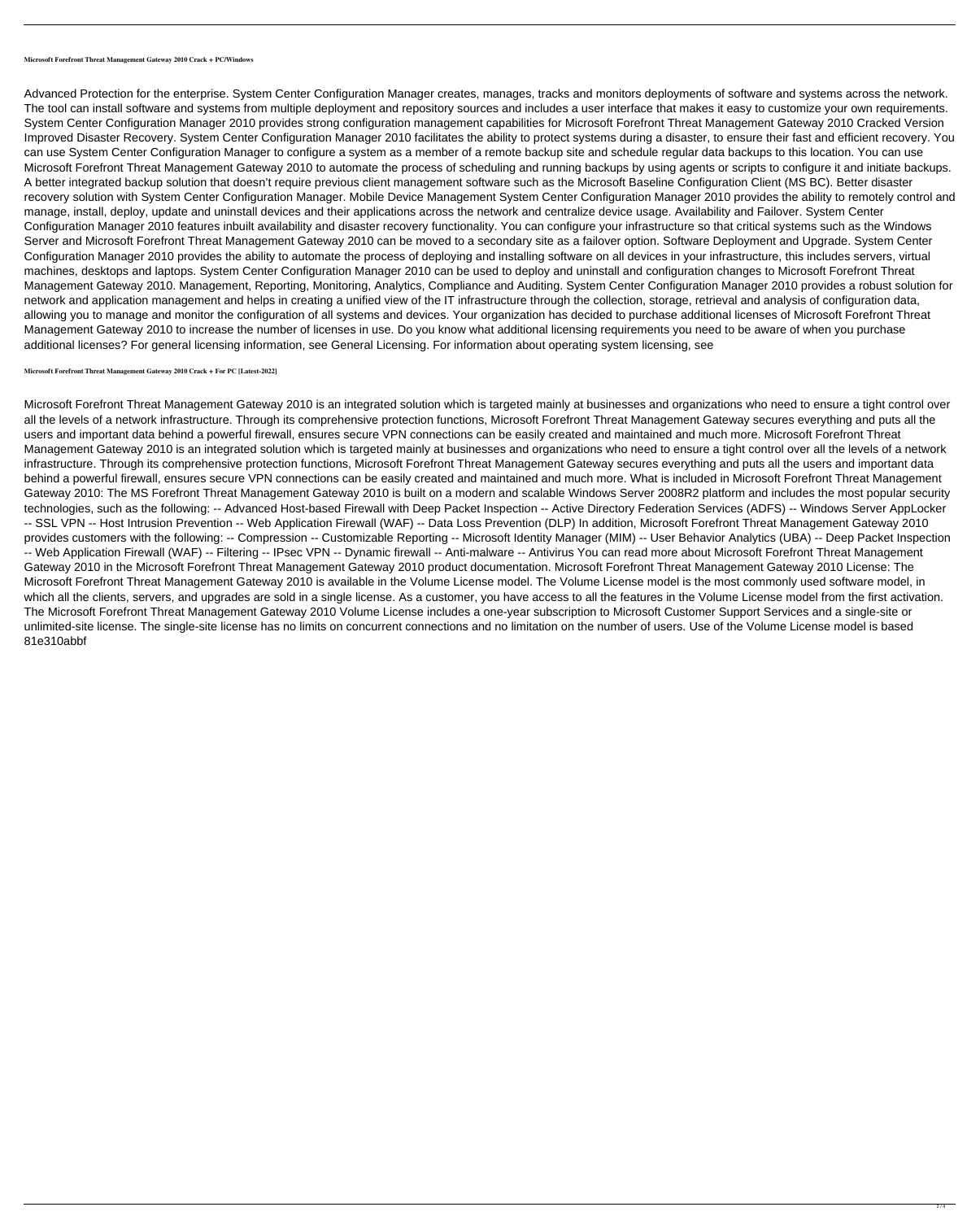## **Microsoft Forefront Threat Management Gateway 2010 Keygen Free Download**

Latest news Excel validation error - Check Gmail: Verification Code Security : G Business : 1 Customer Support : 0 User Comment Informe del usuario Gmail: Verification Code Security : G Business : 1 Customer Support : 0 User Comment Informe del usuario Gmail: Verification Code Security : G Business : 1 Customer Support : 0 User Comment Informe del usuario Gmail: Verification Code Security : G Business : 1 Customer Support : 0 User Comment Informe del usuario Gmail: Verification Code Security : G Business : 1 Customer Support : 0 User Comment Informe del usuario Gmail: Verification Code Security : G Business : 1 Customer Support : 0 User Comment Informe del usuario Gmail: Verification Code Security : G Business : 1 Customer Support : 0 User Comment Informe del usuario Gmail: Verification Code Security : G Business : 1 Customer Support : 0 User Comment Informe del usuario Gmail: Verification Code Security : G Business : 1 Customer Support : 0 User Comment Informe del usuario Gmail: Verification Code Security : G Business : 1 Customer Support : 0 User Comment Informe del usuario Gmail: Verification Code Security : G Business : 1 Customer Support : 0 User Comment Informe del usuario Gmail: Verification Code Security : G Business : 1 Customer Support : 0 User Comment Informe del usuario Gmail: Verification Code Security : G Business : 1 Customer Support : 0 User Comment Informe del usuario Gmail: Verification Code Security : G Business : 1

## **What's New In?**

Microsoft Forefront Threat Management Gateway is an integrated solution that is targeted mainly at businesses and organizations who need to ensure a tight control over all the levels of a network infrastructure. Through its comprehensive protection functions, Microsoft Forefront Threat Management Gateway secures everything and puts all the users and important data behind a powerful firewall, ensures secure VPN connections can be easily created and maintained and much more. SPDLog We've all been there. Someone asks us to upgrade their Windows XP machine to Windows 7. They ask for our expertise and they are fully capable of running the OS themselves. They do, however, want us to install a few programs and they insist on us doing it for them. We're not an IT specialist and don't know what we're doing. We're doing this because they're a good, honest person. We have lots of things to do and they're putting us in a position of having to invest a lot of time in this task. We do it because we don't want to upset them and they're not a prick. Apex Information Access (AIA) is a cloud-based enterprise access management platform that offers a comprehensive solution for information and technology (IT) departmental support, disaster recovery, and e-discovery. AIA provides an easy-to-use Web-based platform that allows users to access data and applications from anywhere in the world using a web browser or any mobile device. AIA enables organizations to improve data security and regulatory compliance. It provides a secure, reliable, and scalable repository for stored data. The power of AIA is that it integrates with your existing IT environment and provides an all-in-one solution. It allows the user to manage their data with confidence in a protected, secure environment. It improves security by applying stringent data protection and regulatory compliance requirements to all incoming and outgoing data. It enables organizations to store data securely, making it difficult to access in an unauthorized manner. AntiSpyware Utilizing the most advanced techniques and technologies, McAfee AntiSpyware continuously updates itself to find and remove all known malware threats and spyware. AVG You need protection from online threats and viruses. AVG Internet Security 2013 PC Edition provides the tools and technologies to help you keep your PC safe. It blocks viruses, malware, and unwanted applications with ThreatSense, and helps protect your privacy. And with multiple layers of protection, it prevents programs from tracking you. Description: You need protection from online threats and viruses. AVG Internet Security 2013 PC Edition provides the tools and technologies to help you keep your PC safe. It blocks viruses, malware, and unwanted applications with ThreatSense, and helps protect your privacy. And with multiple layers of protection, it prevents programs from tracking you. Google Analytics Google Analytics for websites